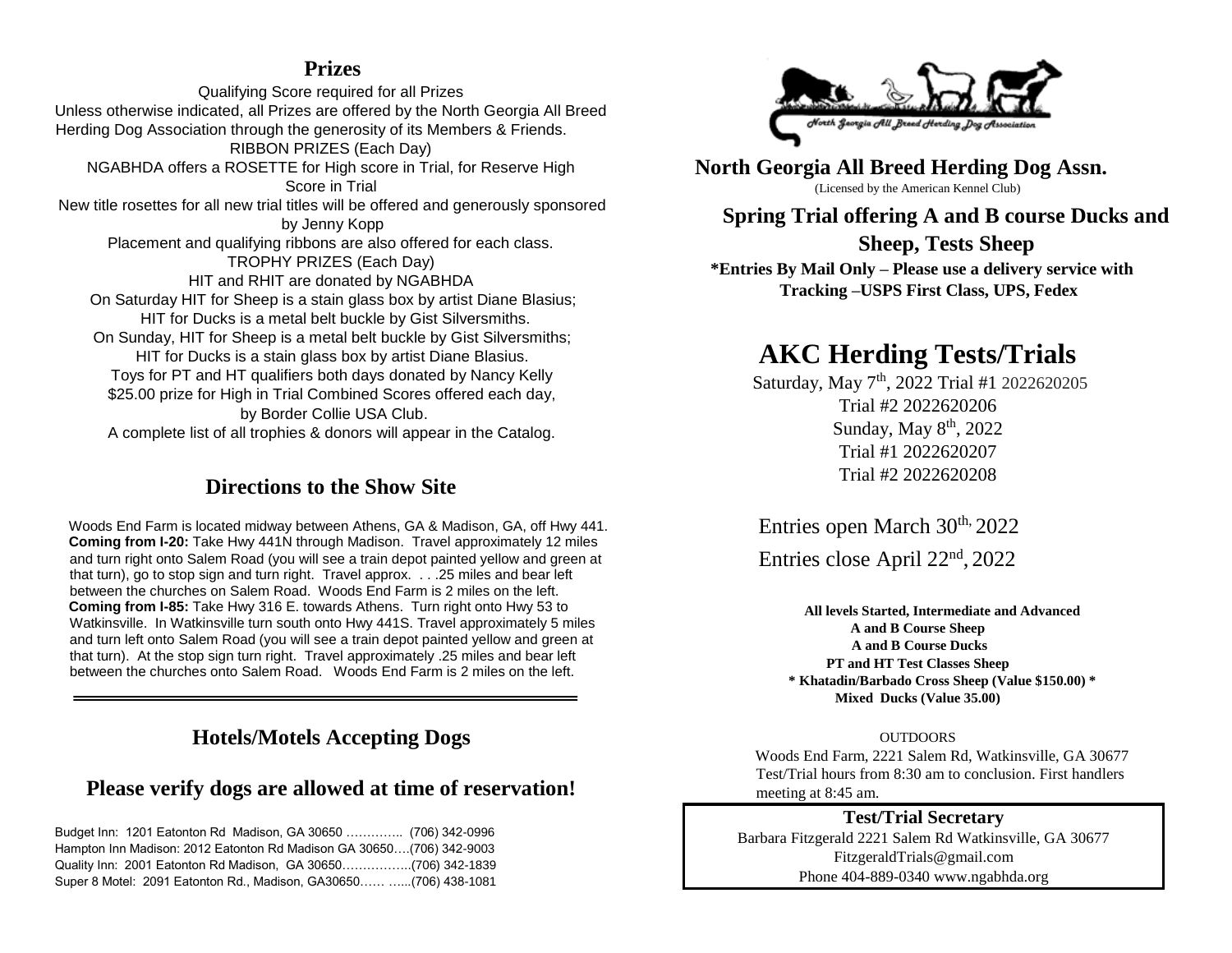**\*\* Competitive Runs will have Priority over Exhibition Only \*\*** 



#### **AKC CERTIFICATION**

Permission is granted by the American Kennel Club for the holding of this event under the American Kennel Club Rules & Regulations. James P Crowley, Secretary

## **Officers & Directors of the NGABHDA**

| President  Stacey Edwards, KylieACD@AOL.com                       |
|-------------------------------------------------------------------|
| Vice President  Mary Keenan, Mbkeenan1@comcast.net                |
| SecretaryNancy Kelly543 Old Cove Rd, Jasper, GA 30143             |
| Treasurer  Claire Hamilton, 2223 Salem Rd, Watkinsville, GA 30677 |
| Board Barbara Fitzgerald, Doyle Ivie and Courtney Dauler          |

#### **Committees**

**Test/Trial Chair:** Stacey Edwards 4764 Highland Rd Gainesville, GA 30506 407- 979-5875 KylieACD@AOL.com **Committee** Mary Keenan Chief Steward Nancy Kelly **Trophies** Doyle Ivie **Chief Stock Handler** 

**Event Committee:** Stacey Edwards, Doyle Ivie, Nancy Kelly, Barbara Fitzgerald, Courtney Dauler

## **Test/Trial Classes**

Herding Trial- Started, Intermediate, Advanced A Course trial class will use 3 sheep B course sheep will use 4 sheep A course duck will use 5 ducks B course duck will use 5 ducks Herding Test Classes PT and HT will use 3 Sheep

### **Show Veterinarian**

Vet at Blueridge, 24 S Barnett Shoals Rd, Watkinsville 706-769-7205 Open Sat. morning (After Hours) Athens Emergency Hospital, 7530 Business Hwy 441, Watkinsville, GA

706-769-0229

## **Entry Information**

Bitches in Season will run in catalog order except in HT, PT where they will run at the end of the class. Please notify the trial secretary if you have a bitch in season and are in Herding test classes.

ALL ENTRIES must be on SEPARATE Official AKC Entry Forms with the Agreement on the reverse for EACH DOG. Specify Day & Class entered by checking/circling appropriate box/class on each Entry Form. Entries should be mailed with payment in \$US payable to "NGABHDA" to: **Barbara Fitzgerald 2221 Salem Rd Watkinsville, GA 30677.** If entries are sent over night please send no signature required for delivery.

.

NO ENTRIES will be accepted prior to **the ENTRY OPENING November 12th** at the Test/Trial Secretary's address.

#### **Judges**

Sat. May 7<sup>th</sup>, 2022 Carol Anne Bailey 1394 Ramage Road Townville, SC 29689-3239 (864) 376-5158 [cat@redcreekfarm.com](mailto:cat@redcreekfarm.com)

Sunday May 8<sup>th</sup>, 2022 Rick Hardin 5842 Thacker Dairy Road Whitsett, NC 27377 (336) 918-5536 rhrdntn@gmail.com

### **Entry Fees** (Include a \$3.50 AKC Recording Fee)

| \$45.00 |
|---------|
| \$45.00 |
| \$45.00 |
| \$35.00 |
|         |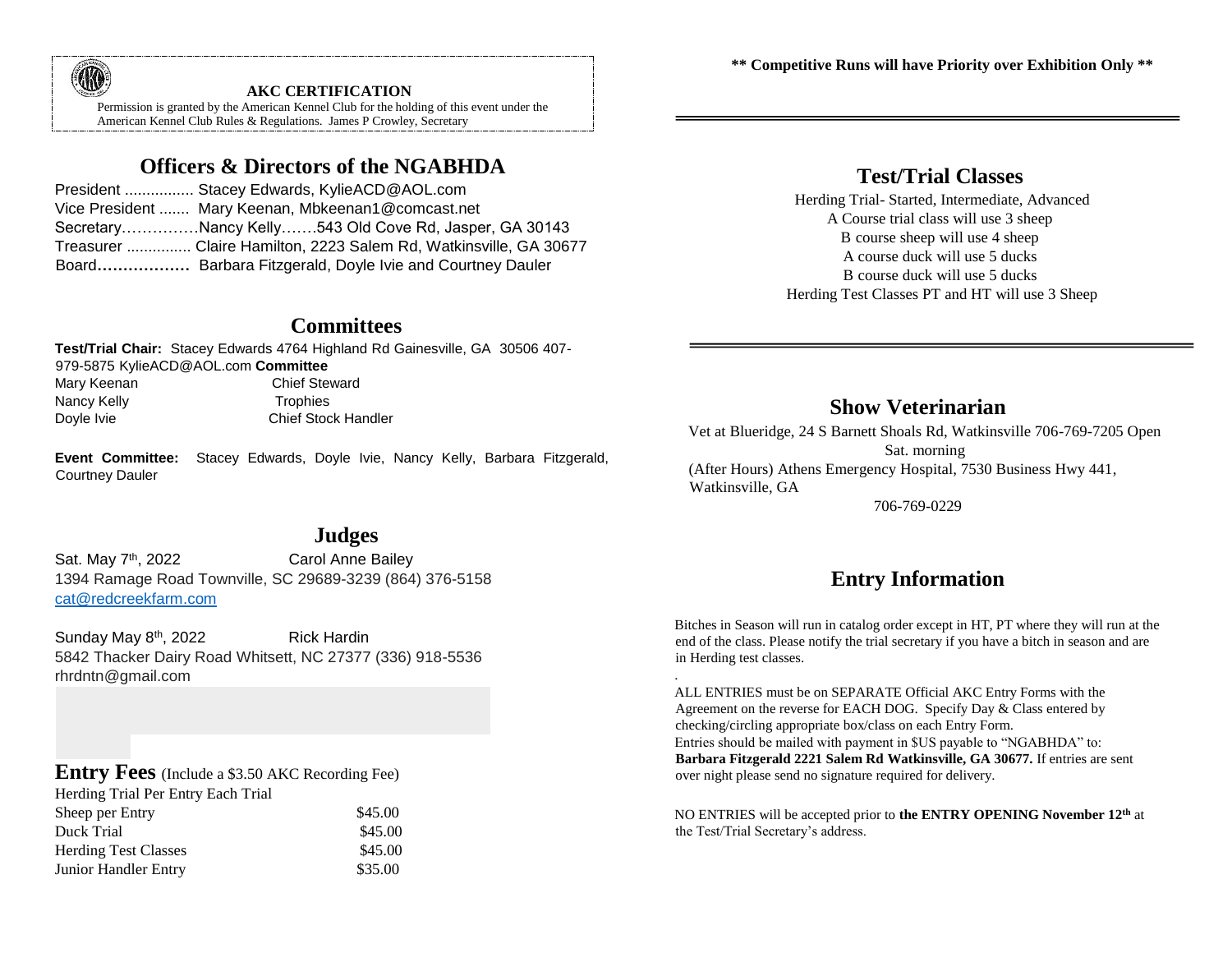The Test/Trial is open to ALL AKC Herding Eligible Dogs 9 mos. of age or older. The Test/Trial is Limited to 50 Entries per Day**. Entries close December 10th** or when the Numerical Limit is reached at the Test/Trial Secretary's address, after which date entries will be placed on an alternates list in order received.

> **Limited to 50 Runs each day. 19 – A course Runs and 10 B Course runs Sheep, 10 - A Course Runs and 5 B course Runs, Ducks. 6 Test runs.**

**If Test Runs don't fill can be filled with A or B course sheep/duck runs or A or B Course sheep/duck runs not filled maybe fill test runs.** 

#### **JUDGES/HANDLERS DINNER**

**===============================================================** 

**Sat. night** 

 Dinner will be at The Chophouse restaurant in Madison GA **TBD updates will be given at a later date** 

#### **For Catalog Ad information, contact**

**=======================================================**

Barbara Fitzgerald at FitzgeraldTrials@gmail.com or 404-889- 0340

| Full Page Ads (MUST be "print ready") |  |  |  |  |  |  |  |  |
|---------------------------------------|--|--|--|--|--|--|--|--|
|                                       |  |  |  |  |  |  |  |  |
|                                       |  |  |  |  |  |  |  |  |

# VENDORS

Limited space is available for vendors. For information, contact Claire Hamilton Chamilton083@yahoo.com 706-769-8876

**Please use additional entry forms for multiple entries as necessary Print using block letters. Please include legible email address.** **Please contact Barbara Fitzgerald at FitzgeraldTrials@gmail.com if you would like to be taken off our mailing and/or email list** 

### **Attention Exhibitors**

Exhibitors are responsible for keeping their Dogs under control at all times & MUST clean up after their Dogs. No un-entered Dogs allowed in the Test/Trial area. **No Alcoholic Beverages Allowed** 

Seating will not be provided. Please bring your own chair and shade. Lunch will NOT be available on site – Please provide your own lunch. All dogs must be kept on leash or restricted to a crate or x-pen when not in the trial arena. . **Under NO circumstances** will dogs be allowed to disturb the resting stock or interfere outside the arena with another dog's performance in the arena. Dogs must be refrained from barking during the test/trial. Any dogs aggressive to persons or stock will be removed. (See Chapter 1, Section 20 of the American Kennel Club HERDING REGULATIONS).

All Trophies must be claimed the day of the Show. None will be mailed. The Club reserves the right to substitute a Prize of equal or greater value. The Show giving Club, the Test/Trial Secretary, their Agents, Employees, etc., assume no responsibility for any Loss, Damage, or Injury sustained by Exhibitors, Spectators, Handlers, or to any of their Dogs or Property and further assumes no responsibility for Injury to Children.

Dogs MUST be ready for judging. Neither the Club nor the Test/Trial Secretary will be responsible or obligated to furnish any Service for notifying Exhibitors or their Agents of Class Judging. Judges need not wait for any Dog holding up a Class. **Owners or their Agents alone are responsible for the presence of their Dogs in the Judging Rings.** 

No Entry shall be made and no Entry shall be accepted which specifies any Condition as to its acceptance. Entries must be on the Official Entry Form with the Agreement on the reverse and cannot be accepted without Fees or Signature. Changes, additions or corrections to Entry Forms must be received in Writing, by Telegram or by Email prior to the Close of Entries.

Please notify the Test/Trial Secretary of any change in address.

There will be NO REFUNDS for Duplicate Entries. RETURNED CHECKS do not constitute a valid Entry Fee. The Test/Trial Secretary will add a Collection Fee to the amount of each Returned Check. Subsequent Returned Checks from the same Exhibitor may result in their being put on a CASH ONLY basis.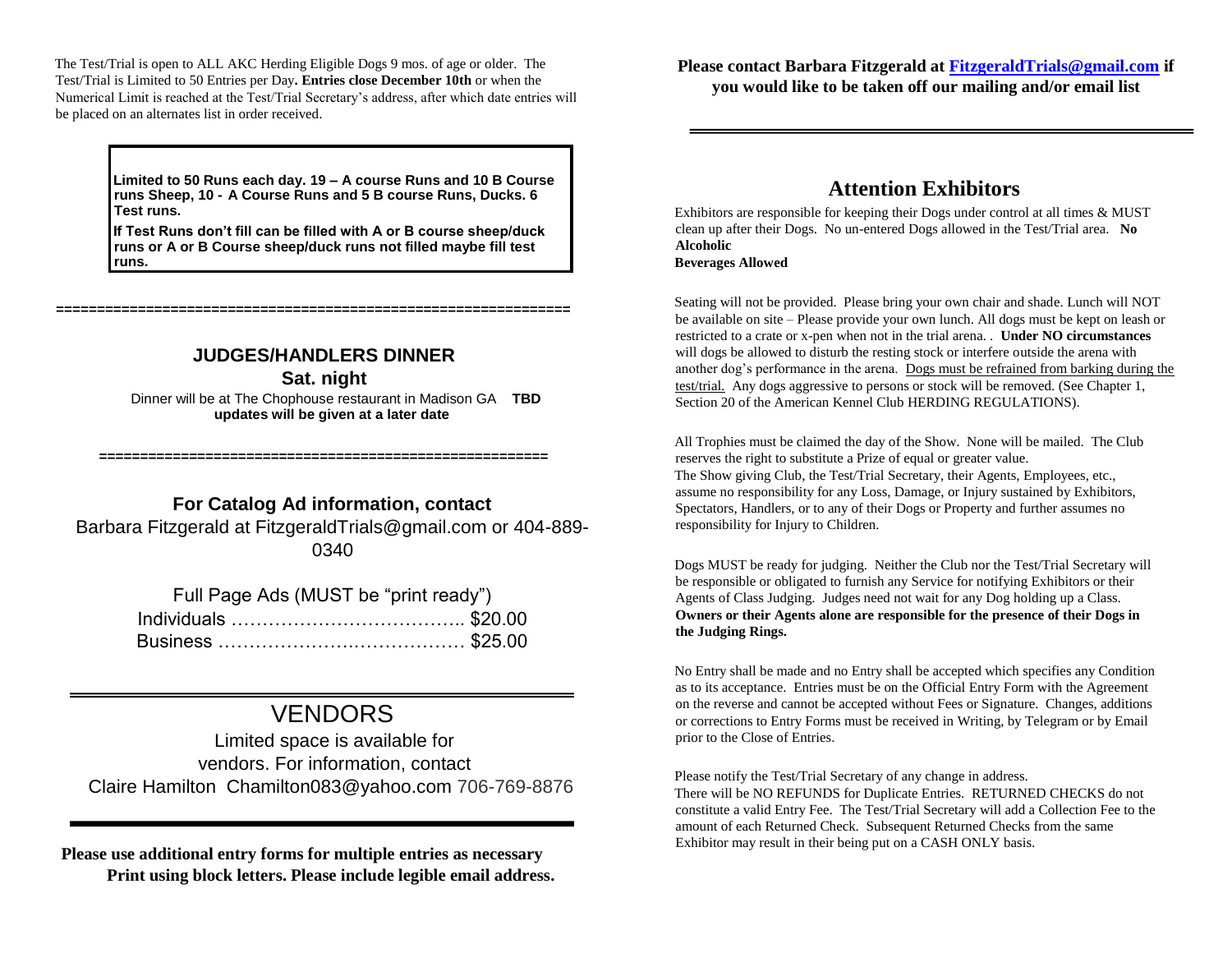Declination of Entries. The North Georgia All Breed Herding Dog Association may decline any Entries for cause and may refuse to receive or may remove any dog due to diseases, viciousness or other cause and no one shall have any claim or recourse against the North Georgia All Breed Herding Dog Association or any official thereof.

#### **ARBITRATION**

 North Georgia All Breed Herding Dog Association does not agree to arbitrate claims as set forth on the Official AKC Entry Form for these events.

**54321q ELIGIBILITY** All dogs nine (9) months of age or older that are registered with the American Kennel Club and have been accepted into the herding program are eligible to participate in herding tests and trials. Eligible dogs include those classified as Herding Dogs under Chapter 3 of the Dog Show Rules, and dogs enrolled in the Indefinite Listing Privilege (ILP) or Purebred Alternative Listing (PAL) program. Dogs enrolled in the AKC Foundation Stock Services (FSS) program are eligible but may earn suffix titles only. No dog may be entered in two classes on the same course with the same kind of stock under the same judge at any test/trial. Bitches in season shall be eligible and will run at the end of the class in tests, and in catalog order as listed in the class in trials. Refer to the Herding regulations Chapt 1 Sec 3 for further information.

A dog must be entered in the name of the person who actually owned it at the time entries for the herding test or trial closed. If a registered dog has been acquired by a new owner, it must be entered in the name of its new owner in any herding test or Trial for which entries closed after the date of acquisition, regardless of whether the new owner has received the registration certificate indicating that the dog is recorded in his or her name. State on entry form whether transfer application has been mailed to AKC. (for complete rule refer to Chap. 11, Sect 3 of "Rules Applying to Dog Shows")AKC Rules, Regulations, Policies and Guidelines are available on the

American Kennel Club Web sit[e, www.akc.org](http://www.akc.org/)

An inherent risk of exposure to communicable diseases exists in any public place. Communicable diseases can be extremely contagious and/or lead to severe illness and death. Event attendees voluntarily assume all risks related to exposure to communicable diseases. By attending these events, you voluntarily assume all risks related to exposure to COVID-19 and any communicable disease related to humans and canine

#### **AGREEMENT**

I (we) agree that the club holding this event has the right to refuse this entry for cause which the club shall deem sufficient. In consideration of the acceptance of this entry and of the holding of this event and of the opportunity to have the dog judged and to win prizes, ribbons, or trophies, I (we) agree to hold the AKC, the event-giving club, their members, directors, governors, officers, agents, superintendents or event secretary and the owner and/or lessor of the premises and any provider of services that are necessary to hold this event and any employees or volunteers of the aforementioned parties, and any AKC approved judge, judging at this event, harmless from any claim for loss or injury which may be alleged to have been

caused directly or indirectly to any person or thing by the act of this dog while in or about the Herding Test or Trial premises or grounds or near any entrance thereto, and I (we) personally assume all responsibility and liability for any such claim; and I (we) further agree to hold the aforementioned parties harmless from any claim for loss, injury or damage to this dog. Additionally, I (we) hereby assume the sole responsibility for and agree to indemnify, defend and save the aforementioned parties harmless from any and all loss and expense (including legal fees) by reason of the liability imposed by law upon any of the aforementioned parties for damage because of bodily injuries, including death at any time resulting therefrom, sustained by any person or persons, including myself (ourselves), or on account of damage to property, arising out of or in consequence of my (our) participation in this event, however such, injuries, death or property damage may be caused, and whether or not the same may have been caused or may be alleged to have been caused by the negligence of the aforementioned parties or any of their employees, agents, or any other persons.

**I (WE) AGREE THAT ANY CAUSE OF ACTION, CONTROVERSY OR CLAIM ARISING OUT OF OR RELATED TO THE ENTRY, EXHIBITION OR ATTENDANCE AT THE EVENT BETWEEN THE AKC AND THE EVENT-GIVING CLUB (UNLESS OTHERWISE STATED IN ITS PREMIUM LIST) AND MYSELF (OURSELVES) OR AS TO THE CONSTRUCTION, INTERPRETATION AND EFFECT OF THIS AGREEMENT SHALL BE SETTLED BY ARBITRATION PURSUANT TO THE APPLICABLE RULES OF THE AMERICAN** 

**ARBITRATION ASSOCIATION. HOWEVER, PRIOR TO ARBITRATION ALL APPLICABLE AKC BYLAWS, RULES, REGULATIONS AND PROCEDURES MUST FIRST BE FOLLOWED AS SET FORTH IN THE AKC CHARTER AND BYLAWS, RULES, REGULATIONS, PUBLISHED POLICIES AND GUIDELINES.**

Single copies of the latest editions of the "Rules Applying to Dog Shows", the "Obedience Regulations" and the

"Regulations for Herding Tests and Trials" may be obtained from the AMERICAN KENNEL CLUB, 51

MADISON AVENUE, NEW YORK, NEW YORK10010

AKC Rules, Regulations, Policies & Guidelines are available on the American Kennel Club Websit[e-](http://www.akc.org/) [www.akc.org](http://www.akc.org/)

#### **Signed agreement page and signed Covid 19 waiver must be included with your entry**

#### **Please print all information on entry form legibly**

#### **If you don't hear from me with an entry received confirmation email, please email me at FitzgeralTrials@gmail.com**

#### **If the trial has to be cancelled due to state restrictions caused by COVID19 a refund will be given.**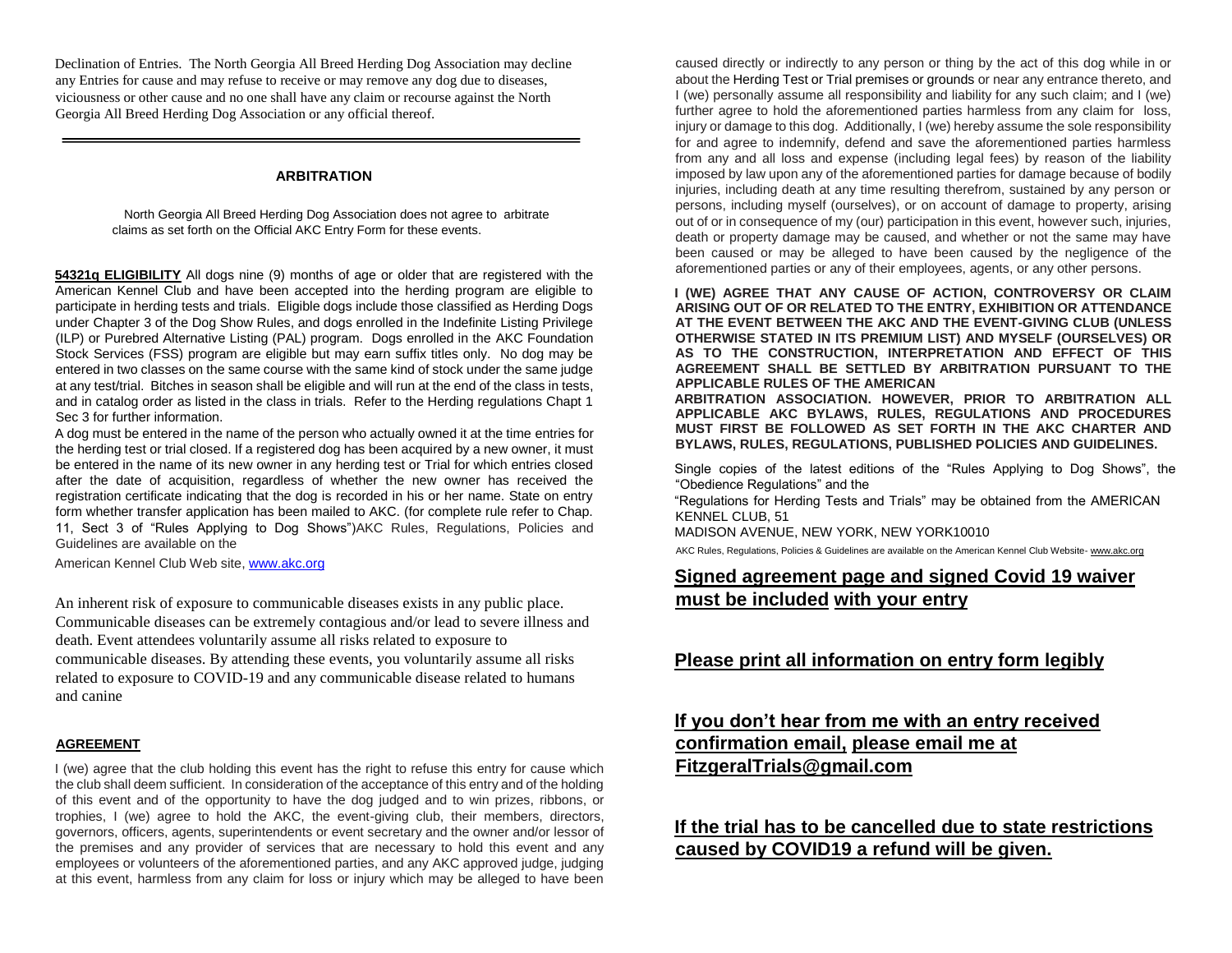#### **NGABHDA**

AKC Licensed Herding Test & Trial Woods End Stock dogs 2221 Salem Rd., Watkinsville, GA 30677

Fees: A and B, PT & HT sheep **\$45 per dog per entry**. A & B Duck entries are **\$45 per entry Junior entries are \$35 per dog per entry**

Same fee *For Exhibition Only.* Exhibition Only entry accepted day-of space avail Ck here for exhibit only\_ Entries open March 30 and close April 22, 2022 After which time entries cannot be accepted, canceled, or substituted.

Event Limit: 50 runs per judge per day

#### **Checks payable in U.S. funds to: NGABHDA**

#### **Send to: Barbara Fitzgerald 2221 Salem Road Watkinsville, GA 30677**

*DO NOT send entries by any method which requires signature for delivery!*

|                                  | Sat, May 8th and Sun, May 9h |     |                                                                                                                                                                                                                                                                                                                                                                                                                                                                                                                                                                                                                                                                                                                                                                                                                                                                                                                                                                                                                                  |                     |            |                           |     |     |    |             |    |
|----------------------------------|------------------------------|-----|----------------------------------------------------------------------------------------------------------------------------------------------------------------------------------------------------------------------------------------------------------------------------------------------------------------------------------------------------------------------------------------------------------------------------------------------------------------------------------------------------------------------------------------------------------------------------------------------------------------------------------------------------------------------------------------------------------------------------------------------------------------------------------------------------------------------------------------------------------------------------------------------------------------------------------------------------------------------------------------------------------------------------------|---------------------|------------|---------------------------|-----|-----|----|-------------|----|
| A-Sheep                          | <b>B-Sheep</b>               |     |                                                                                                                                                                                                                                                                                                                                                                                                                                                                                                                                                                                                                                                                                                                                                                                                                                                                                                                                                                                                                                  | A-Duck              |            | <b>B-Duck</b>             |     | HT  | PT | НT          | PT |
| Sat                              | Sun                          | Sat | Sun                                                                                                                                                                                                                                                                                                                                                                                                                                                                                                                                                                                                                                                                                                                                                                                                                                                                                                                                                                                                                              | Sat                 | Sun        | Sat                       | Sun | Sat |    | Sat Sun Sun |    |
| Std                              | Std                          | Std | Std                                                                                                                                                                                                                                                                                                                                                                                                                                                                                                                                                                                                                                                                                                                                                                                                                                                                                                                                                                                                                              | Std                 | Std        | Std                       | Std |     |    |             |    |
| Int                              | Int                          | Int | Int                                                                                                                                                                                                                                                                                                                                                                                                                                                                                                                                                                                                                                                                                                                                                                                                                                                                                                                                                                                                                              | Int                 | Int        | Int                       | Int |     |    |             |    |
| Adv                              | Adv                          | Adv | Adv                                                                                                                                                                                                                                                                                                                                                                                                                                                                                                                                                                                                                                                                                                                                                                                                                                                                                                                                                                                                                              | Adv                 | Adv        | Adv                       | Adv |     |    |             |    |
| Breed:                           |                              |     | Variety                                                                                                                                                                                                                                                                                                                                                                                                                                                                                                                                                                                                                                                                                                                                                                                                                                                                                                                                                                                                                          | Sex:                |            | Date of Birth:            |     |     |    |             |    |
|                                  |                              |     | REGISTERED NAME OF DOG (AKC titles only):                                                                                                                                                                                                                                                                                                                                                                                                                                                                                                                                                                                                                                                                                                                                                                                                                                                                                                                                                                                        |                     |            |                           |     |     |    |             |    |
| Registration No:                 |                              |     |                                                                                                                                                                                                                                                                                                                                                                                                                                                                                                                                                                                                                                                                                                                                                                                                                                                                                                                                                                                                                                  |                     | Call Name: |                           |     |     |    |             |    |
| AKC#<br>PAL/ILP#                 |                              |     |                                                                                                                                                                                                                                                                                                                                                                                                                                                                                                                                                                                                                                                                                                                                                                                                                                                                                                                                                                                                                                  |                     |            | Foreign Reg. #. & Country |     |     |    |             |    |
| Breeder:                         |                              |     |                                                                                                                                                                                                                                                                                                                                                                                                                                                                                                                                                                                                                                                                                                                                                                                                                                                                                                                                                                                                                                  |                     |            |                           |     |     |    |             |    |
| Sire                             |                              |     |                                                                                                                                                                                                                                                                                                                                                                                                                                                                                                                                                                                                                                                                                                                                                                                                                                                                                                                                                                                                                                  |                     |            |                           |     |     |    |             |    |
| Dam:                             |                              |     |                                                                                                                                                                                                                                                                                                                                                                                                                                                                                                                                                                                                                                                                                                                                                                                                                                                                                                                                                                                                                                  |                     |            |                           |     |     |    |             |    |
|                                  |                              |     |                                                                                                                                                                                                                                                                                                                                                                                                                                                                                                                                                                                                                                                                                                                                                                                                                                                                                                                                                                                                                                  |                     |            |                           |     |     |    |             |    |
|                                  | Actual Owner(s):             |     |                                                                                                                                                                                                                                                                                                                                                                                                                                                                                                                                                                                                                                                                                                                                                                                                                                                                                                                                                                                                                                  | <b>PLEASE PRINT</b> |            |                           |     |     |    |             |    |
| Address:                         |                              |     |                                                                                                                                                                                                                                                                                                                                                                                                                                                                                                                                                                                                                                                                                                                                                                                                                                                                                                                                                                                                                                  |                     |            |                           |     |     |    |             |    |
|                                  |                              |     |                                                                                                                                                                                                                                                                                                                                                                                                                                                                                                                                                                                                                                                                                                                                                                                                                                                                                                                                                                                                                                  |                     |            |                           |     |     |    |             |    |
| Name of owner's agent (if any)I: |                              |     |                                                                                                                                                                                                                                                                                                                                                                                                                                                                                                                                                                                                                                                                                                                                                                                                                                                                                                                                                                                                                                  |                     |            | Fee enclosed:             |     |     |    |             |    |
|                                  |                              |     | I CERTIFY that I am the actual owner of the dog, or that I am the duly authorized agent of the actual owner whose name I have<br>entered above. In consideration of the acceptance of this entry I (we) agree to abide by the rules and regulations of the American<br>Kennel Club in effect at the time of this Herding Test or Trial and by any additional rules and regulations appearing in the premium list<br>for this Herding Test or Trial or both, and further agree to be bound by the "Agreement" printed on the reverse side of this entry form. I<br>(we) certify and represent that the dog entered is not a hazard to persons or other dogs. This entry is submitted for acceptance on the<br>foregoing representation and agreement. I (we) agree to conduct myself (ourselves) in accordance with all such Rules and<br>Regulations (including all provisions applying to discipline) and to abide by any decisions made in accord with them.<br>SIGNATURE of owner or agent duly authorized to make this entry |                     |            |                           |     |     |    |             |    |
| PHONE:                           |                              |     | E-MAIL*:                                                                                                                                                                                                                                                                                                                                                                                                                                                                                                                                                                                                                                                                                                                                                                                                                                                                                                                                                                                                                         |                     |            |                           |     |     |    |             |    |
|                                  |                              |     |                                                                                                                                                                                                                                                                                                                                                                                                                                                                                                                                                                                                                                                                                                                                                                                                                                                                                                                                                                                                                                  |                     |            |                           |     |     |    |             |    |

**Assumption of the risk and waiver of liability relating to Coronavirus/Covid – 19** 

# **Woodsend Farm and North GA All Breed Herding Dog Association (known as NGABHDA)**

The novel coronavirus, COVID-19, has been declared a worldwide pandemic by the World Health Organization. COVID-19 is extremely contagious and is believed to be spread mainly person to person contact. As a result, federal, state, local governments and federal and state health agencies recommend social distancing and have, in many locations, prohibited the congregation of groups of people.

Woodsend Farm and NGABHDA have put into place preventative measures to reduce the spread of COVID-19. However, Woodsend Farm and NGABHDA cannot guarantee that you will not become infected with COVID-19. Further attending these activities voluntarily at Woods End Farm or NGABHDA event could increase your risk of contracting COVID-19.

By signing this agreement, I acknowledge the contagious nature of COVID-19 and voluntarily assume the risk I may be exposed or infected by COVID-19 by attending activities at Woodsend Farm and NGABHDA activities and that such exposure or infection may result in personal injury, illness, permanent disability and death. I understand the risk of becoming exposed to or infected by COVID-19 at Woodsend Farm and NGABHDA event may result from the actions, omissions and negligence of myself and others,